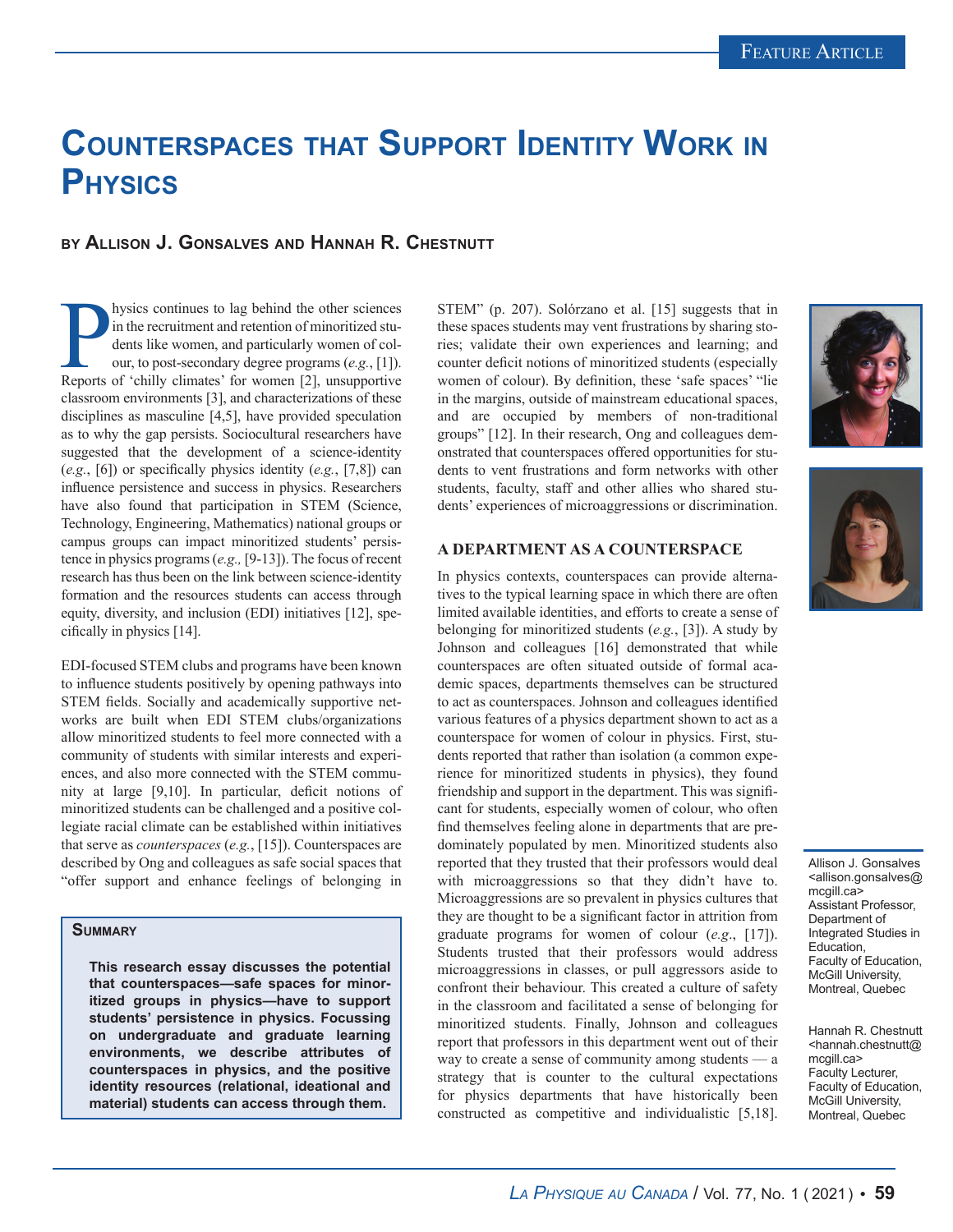A department as counterspace created opportunities for students to interact with each other and with professors outside of class time. Students were encouraged to present their own work frequently, and public spaces were provided for students to work together, in consultation with faculty members. Johnson and colleagues argue that for this department to be a counterspace, the departmental members "don't just leave it to chance that underrepresented students will get knit into this community" (p. 359).

### **A COUNTERSPACE EMBEDDED IN A DEPARTMENT**

Our own research with an EDI group for faculty and students in a physics department suggests that counterspaces for students (and faculty) provide various resources that can facilitate students' positive identity work in physics. Our study (see [14]) investigated the resources made available through an EDI group (formerly known as a Women in Physics group) in a physics department at a large, research-intensive university. This EDI group is chaired by a faculty member from the department, and is provided with financial resources to fund teaching assistants who run various aspects of the group (outreach and communications/event planning). The group was established as a working committee to address issues of harassment, microaggressions, isolation and imposter syndrome (*e.g.*, [19]) that students experienced in the department. However, our research suggests that although this group was established as a departmental working group, for the students participating in it, it operated as a counterspace. This is a positive example of a counterspace that can become embedded in the departmental structure of a physics unit in ways that provide *relational*, *ideational,* and *material* resources [20] to students. Our analysis suggests that the counterspace provides relational resources in the form of access to faculty members outside of class and laboratory time. The counterspace acted to flatten the prevailing hierarchical structure in the department, and provided opportunities for faculty, students and staff to interact informally in new ways. Social activities provided students with new opportunities to relate to faculty, and to approach them with issues related to being a minoritized student in a department with predominantly male students and faculty. These new relationships brokered ideational resources for minoritized students. Whereas celebrated physicist identities tend to be associated with traits like competitiveness, brilliance, and solitary social behaviour [9,21], students reported being able to see themselves as physicists who are also empathetic community builders. Thus, the EDI group broadened the kinds of physicist identities that were available to minoritized students and others in the physics department, and also what kind of identities were valued by its members. The counterspace also provided material resources to students in that teaching assistantships were funded to allow students to do the important work of organizing inreach and outreach that supported others. Funding for the EDI group was provided by the department and was critical for its functioning. Workload credit was also granted to faculty members who played organizing roles within the group.

#### **CONCLUSION**

To be successful, institutionally-led counterspaces require the allocation of both human and financial resources. Both of these types of resources are needed for the creation of forms of engagement that support students and their relationships with faculty and with one another. Critical to the success of both of the counterspaces described in this short paper were the commitments that institutions made to ensuring that faculty and staff responded to students in ways that validated their experiences. Faculty and staff were resourced in ways that promoted their own abilities to deflect episodes of microaggressions away from minoritized students, and to combat isolation by ensuring that minoritized students had opportunities to engage with each other and opportunities to access supportive faculty members outside of class time. It is important to note that the success of these programs cannot rest on a single faculty member or administrator. Our analysis [14] suggested that EDI groups like the WPG could be fragile in structure, if tasks and leadership roles are not distributed across several faculty members and staff. The removal of key faculty members or administrators from leadership positions within the EDI group could lead to a vacuum of information and support. Thus, the responsibility to initiate and maintain a successful EDI counterspace requires commitment from many members of the physics department. This can be enabled by allocating financial resources (as in paid student leadership positions, workload credit for faculty members, and workload allocation for staff members) to the operations of the group. It should also entail rotating leadership roles to ensure that responsibilities are distributed, and structural holes are not formed when members leave (graduation, sabbatical, etc.). While counterspaces tend to exist on the margins of mainstream educational spaces, the two examples described here demonstrate how it is possible to establish these spaces within the structure of the traditional physics department. The benefits to students are numerous, but most notably, it can create an opportunity for minoritized students to feel safe in often hostile physics learning environments, and to begin to imagine physics futures for themselves.

#### **REFERENCES**

- 1. Ivie, R., and Tesfaye, C.L. "Women in physics", *Phys*. *Today*, **65**(2), 47 (2012).
- 2. Clark Blickenstaff, J. "Women and science careers: Leaky pipeline or gender filter?" *Gender and Education*, **17**(4), 369-386 (2005). https://doi.org/10.1080/09540250500145072.